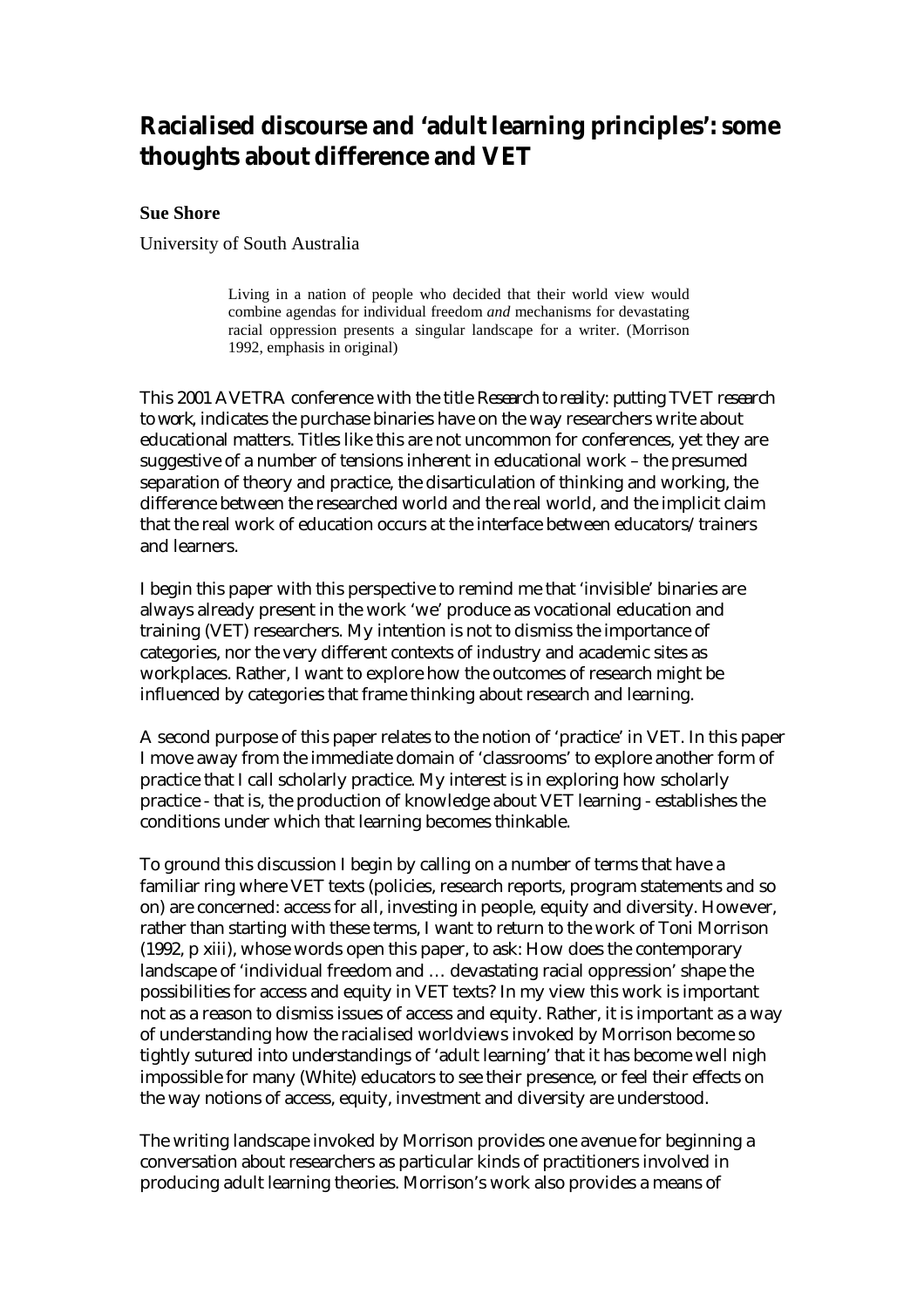exploring the links between these ideas when one begins from the assumption that adult learning principles might not be as benign as many authors suggest.

In large part I undertake this work in the spirit of forging an indisputable link between teaching and theorising; a link that can be characterised by the term 'thinking-work'. Yet, beginning this debate is at times almost paralysing, as the conceptual tools required to think change are so bound up in existing modes and practices that an entry into the debate via 'thinking' and 'theory' rather than 'doing' and 'practice' seems to reinstantiate the very binaries I have been trying to disrupt.

Where does one start?

# **Dominant discourses and 'adult learning principles'**

For many years now, a generic notion of 'adult learning principles' has guided work related to adult learning across many contexts and content/knowledge domains. Calls for clear writing and accessible theory are common and they coexist with demands for self-direction; transparent describable experience; reflective practice to know the self; the demand for relevance to the everyday; and a belief that knowledge is generally neutral and benign. These expectations provide templates for contemporary policy development that aims 'to instil within the Australian community and enterprises a desire to acquire [valued] skills … and to engage in lifelong learning' (Australian National Training Authority 1999, p 1). These 'adult learning principles' exemplify dominant discourses about adult learning, which claim to span context and content even though they clearly produce different effects across and within contextual and knowledge domains.

But dominant discourses also do more than this. Besides circumscribing a form of normative practice that is expected of adult education activities -*and literature about those activities* - the discourses also provide the ground on which it is possible to argue for a generic form of adult learning and make no reference to the differentiation in a learning group. These mooring points of adult learning that I have described above are constituted through discursive practices of (neutral) facilitation, (neutral) classificatory systems of knowledge, and transparent awareness of a self that bears few marks of a gendered or racialised nature; a self whose (hetero)sexuality is assumed.

I have begun the task of challenging these assumptions by suggesting that researchers pay more attention to the notion of Whiteness as a way of exploring how 'individual freedom *and* … devastating racial oppression' guide the hand that underwrites 'adult learning principles'.1

## **Understanding Whiteness: examining the specificity of the mainstream**

In many educational contexts the term mainstream is used as a code word to signify what Audre Lorde has called the 'mythical norm' (Lorde 1984, p 116). However, the term mainstream has the tendency to obscure the complexity of ways in which White people live their lives, and at the same time it does not address the issue of 'unearned privilege' from which many White people benefit (McIntosh 1988).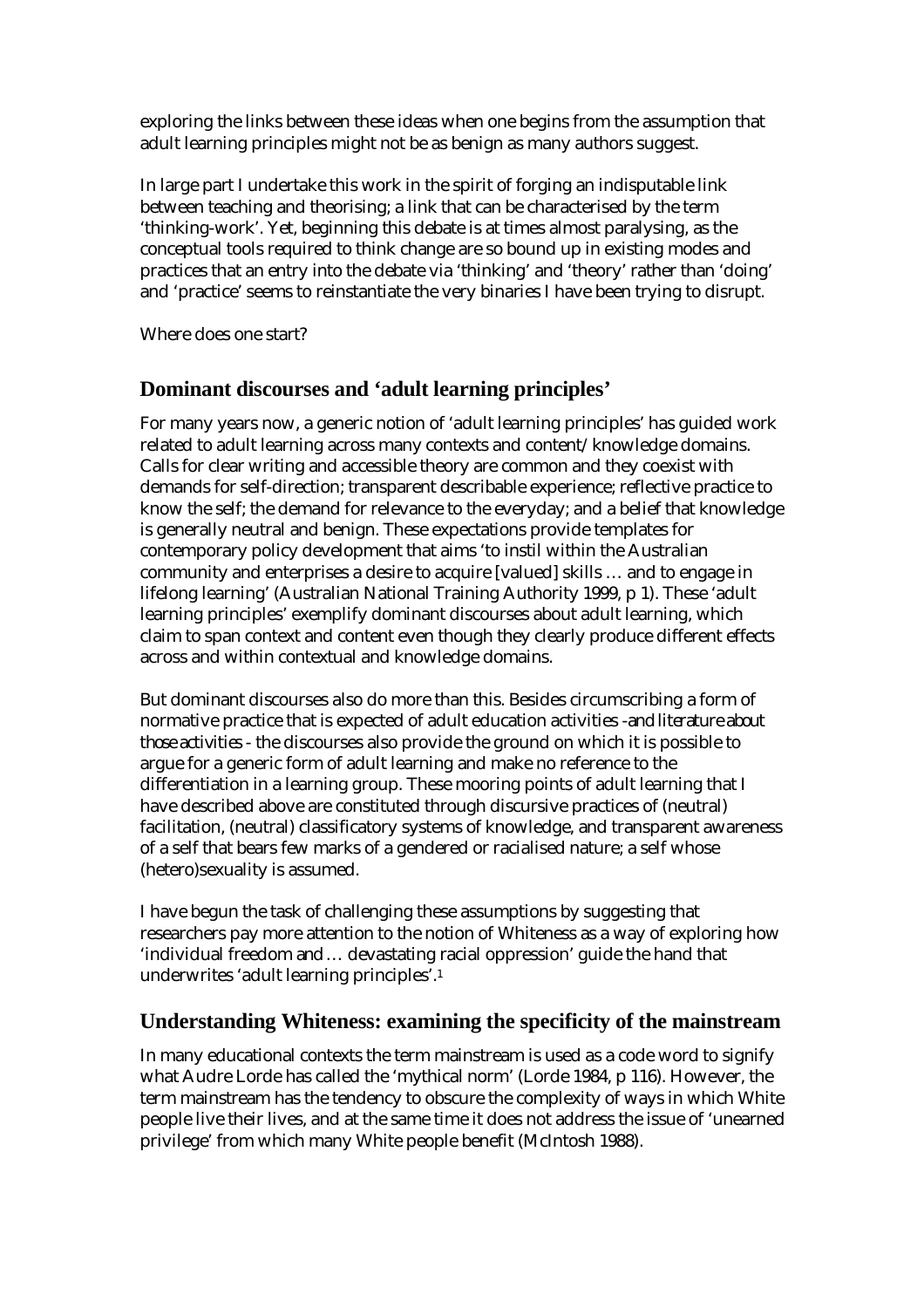Richard Dyer notes that many people believe that racialised lives belong to non-White people, and that White people are not raced (Dyer 1997). As a result, some discourses about adult education disguise the normative effects of Whiteness - as they claim to speak for all humanity - and it is these discourses that are more often than not exemplified by the claims of 'adult learning principles'.

Moreover, for Dyer, dominant representations of Whiteness are, in part, expressed through paradigms of embodiment that are intricately connected to Christianity. In scientific discourse, the (White) subject seeks to attain a 'position of disinterest – abstraction, distance, separation, objectivity – which creates a public sphere that is the mark of civilisation … the aim of history' (Dyer 1997, p 39). Christianity encourages the disembodied notion of the White 'subject without properties' (ibid, p 38); a subject throughout history that has, nevertheless, still needed to be visible. This disinterest is accomplished in a number of ways. The Christian separation of mind and body provides the means by which we think; 'the trope defining [White] bodies with control and [Other] bodies without' (ibid, p 18). 'Above all, the white spirit could both master and transcend the white body, while the non-white soul was a prey to the promptings and fallibilities of the body' (ibid, p 23). It is precisely this confluence of discourses which circumscribes how Whiteness comes to have particular meanings and representations; its conditions of intelligibility.

These views about Whiteness are quite different from those ideas that describe culture and race in adult education. For Dyer:

> White identity is founded on compelling paradoxes: a vivid corporeal cosmology that most values transcendence of the body; a notion of being at once a sort of race and the human race, an individual and a universal subject; a commitment to heterosexuality … a stress on the display of spirit while maintaining a position of invisibility; in short, a need to always *be everything and nothing,* literally overwhelmingly present and yet apparently absent. (ibid, p 39 – my emphasis)

It is therefore, not surprising that 'enterprise' forms such a major part of the modernist project of training/lifelong learning. Nor is it surprising that the qualities of 'enterprise' and 'leadership' have been subsumed under taken-for-granted understandings of historical progress that conflate these qualities with inherent assumptions about the destiny of Whites to rule.

For many White people (and indeed many non-White people) concerned about tackling these issues through the lenses of access, equity and diversity, the only representations of Whiteness they can conjure up are those associated with White superiority and White supremacism. Hence, as Dyer points out,

> [t]he combination of extreme whiteness with plain unwhite whiteness [i.e. people of color] means that white people can both lay claim to the spirit that aspires to the heights of humanity and yet supposedly speak and act disinterestedly as humanity's most average and unremarkable representatives. (Dyer 1997, p 223)

In this instance, extreme Whiteness becomes the 'condition of establishing whiteness as ordinary' (ibid, p 22). Hence male or female colleagues and learners who bully, harass or intimidate will rate as extreme, while liberal educators with the best of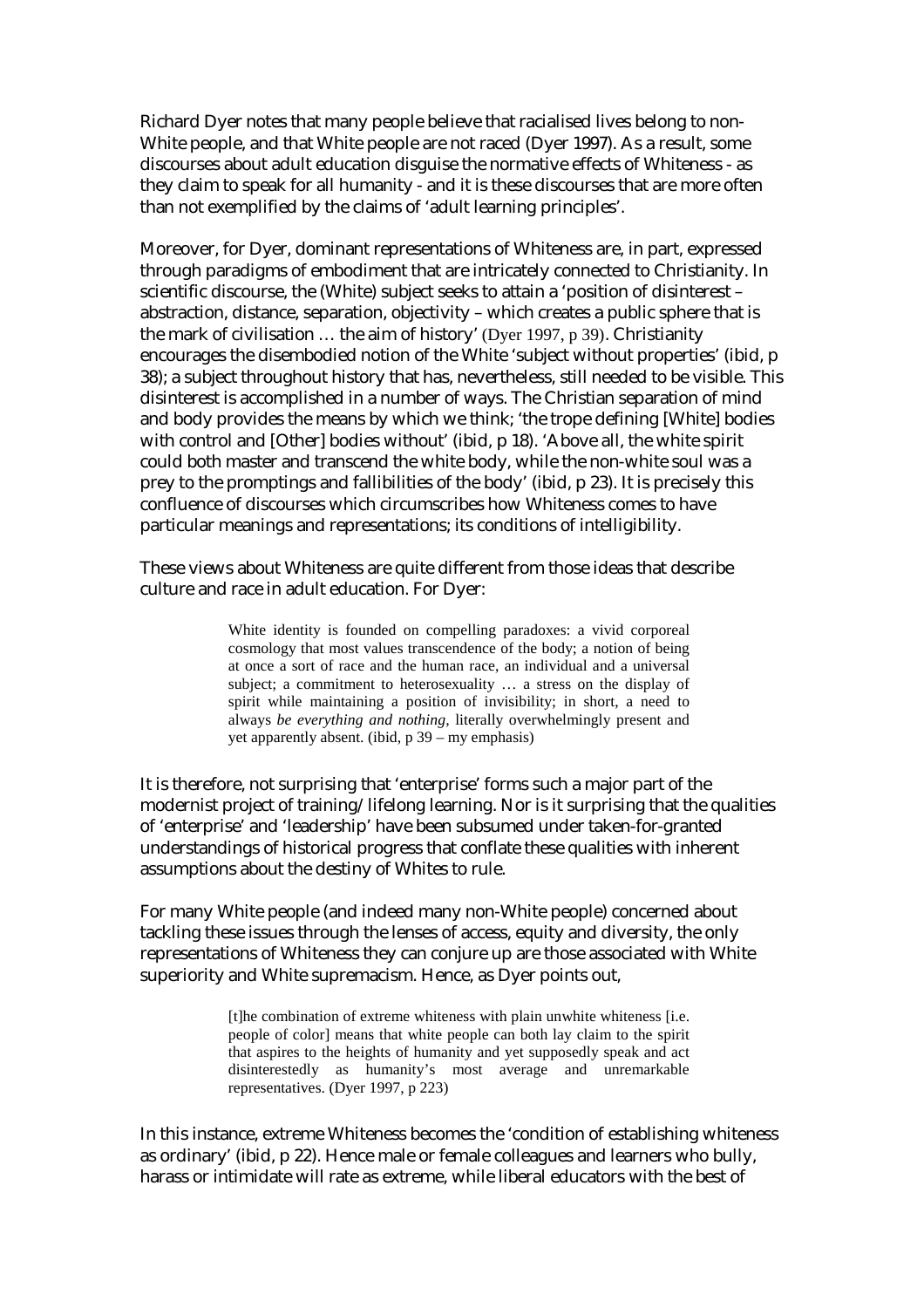intentions are framed as 'trying' and therefore untouchable in terms of reflexively analysing 'our' practices.

These extreme understandings and representations of Whiteness are crucial to establishing parameters for ordinary, responsive Whiteness (Dyer 1997) and, in my view, the latter provide the scaffold for a wide range of contemporary social and public policy statements, curriculum documents and other VET texts. They do this in part by repeated reference to and recycling of the features that define the boundaries of 'adult learning principles'.

#### **Making Whiteness tangible**

Alice McIntyre also investigated the issue of Whiteness when she worked with preservice teachers to explore their beliefs and practices about Whiteness and its effects in school settings. Her study (McIntyre 1997) identified a number of practices that exemplify the ways in which student teachers in preservice courses blocked more comprehensive discussion of Whiteness and its effects. In her study, 'white talk' acted as a 'relay' (Bernstein 1996) for power-knowledge relations in education. McIntyre's research provides concrete examples of the ways in which

> "white talk" serves to insulate white people from examining their/our individual and collective role(s) in the perpetuation of racism. It is a result of whites talking uncritically with/to other whites, all the while, resisting critique and massaging each other's racist attitudes, beliefs, and actions. (McIntyre 1997, pp 45-46)

#### This 'white talk' has a visible dimension in group sessions conducted by McIntyre, including

derailing the conversation, evading questions, dismissing counterarguments, withdrawing from the discussion, remaining silent, interrupting speakers and topics, and colluding with each other in "creating a culture of niceness" that made it very difficult to "read the white world" (ibid, p 46).

Marilyn Frye's (1983, 1992) work provides earlier examples of this, reminding me that Whiteness is not really a new research field. Concerned feminists and others have been talking about Whiteness and its effects for decades. Frye comes to terms with the seemingly fugitive nature of Whiteness, for some people at least, by returning to the field of language. In my view, this is not a bad thing, as her attempts to portray 'whiteliness' provide some concrete comparisons with gender equity, an idea that is familiar to many VET educators. In Frye's view 'whiteliness' is akin to masculinity, a contingent connection that is not dependent on a White skinned body (just as being masculine is not contingent upon the male body). In making this connection, Frye claims that issues of morality and social change are central to what she calls 'Whitely' ways of being:

> Whitely people generally consider themselves [sic] to be benevolent and good-willed, fair honest and ethical. The judge, preacher, peacemaker, martyr, socialist, professional, moral majority, liberal, radical, conservative, working men and women – nobody admits to being prejudiced, everybody has earned every cent they ever had, doesn't take sides, doesn't hate anybody, and always votes for the person they think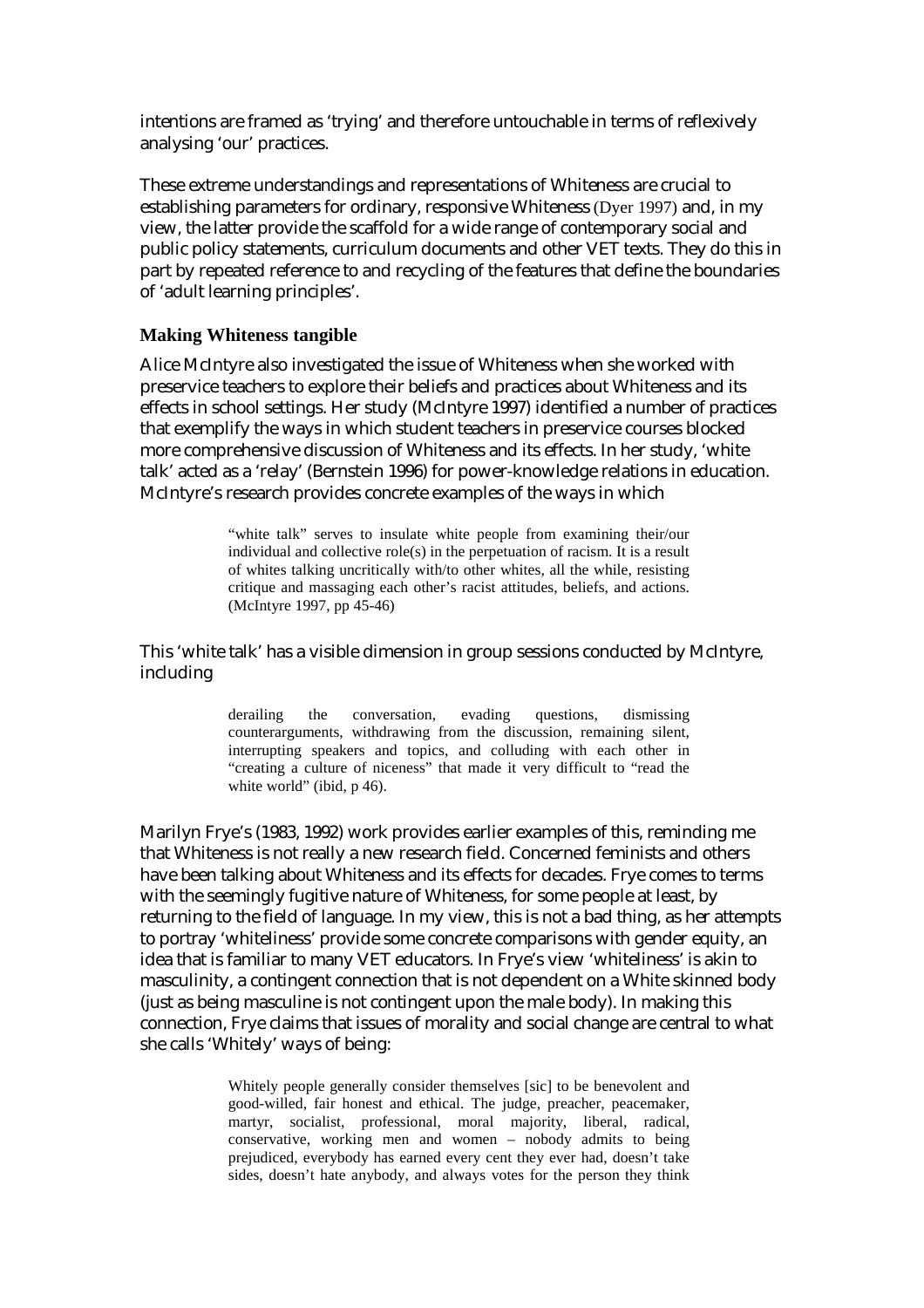best qualified for the job, regardless of the candidates race, sex, religion or national origin, maybe even regardless of their sexual preferences. (Frye 1992, p 154)

Frye uses grammar and analogies with feminism and class to address, but not reconcile, potential contradictions between representations of Whiteness and fluid conceptions of subjectivity that will, at the same time, not dissolve the powerknowledge relations of the space that is Whiteness. For Frye 'whiteliness is [not] just middle-class-ness misnamed' (ibid, p 159). This is a claim offered by many, which in my view dismisses the effects of the 'White in the I'; the stable subject of adult learning that seems to guide so many sets of principles, guidelines, suggestions for facilitation and so on.

While I am concerned to keep a focus on the fundamental organising principles that make Whiteness such a powerful system of discursive pressures, like Frye and a number of other researchers, I also think that located analyses of Whiteness must show the extent to which gender, sexuality and class become something else when 'saturated' (Spillers in Davy, 1997) with Whiteness. This is an important issue. For White people the transformations achieved through educational activism may be important. For people of colour, the change may be imperceptible given the overall effect on how they experience Whiteness. In fact, the perspectives of non-White people have been notoriously overlooked in many studies about access and equity and it is this feature of some strands of studies about Whiteness that promises much for rewriting adult learning principles in ways that acknowledge the racialised effects on theory building.

#### **Looking at Whiteness: 'other' perspectives**

Many White people make the assumption that non-White people experience Whiteness in much the same way as 'we' White people experience it. Aileen Moreton-Robinson (1998), Jackie and Rita Huggins (1994) and Lillian Holt (1999) point out that Indigenous Australians have been watching White people for years as Indigenous servants, 'anthropological subjects' of research, and learners and workers in education settings. In doing so, they have learnt much about Whiteness and it is not always what 'we' imagined or desired that they would learn. bell hooks believes that many White people are unable to develop the capacity to see and know Whiteness; that Whites know nothing of those pressures and constraints that produce White subjectivities. She contends that as White people we only know how to talk about ourselves by talking about the Other. Such comments are reflected in a long-standing tradition of social inquiry that variously describes White people's ambivalence toward, lack of knowledge about - and even distaste for - our own culture.

hooks stipulates that 'looking' for/at the Other is a practice that must cease:

I am waiting for them to stop talking about the "Other", to stop even describing how important it is to be able to speak about difference. ... Often their speech about the "Other" is a mask, an oppressive talk hiding gaps, absences, that space where our words would be if we were speaking, if there were silence, if we were there. ... Often this speech about the "Other" annihilates, erases: "No need to hear your voice when we can talk about you better than you can speak about yourself. No need to hear your voice. Only tell me about your pain. I want to know your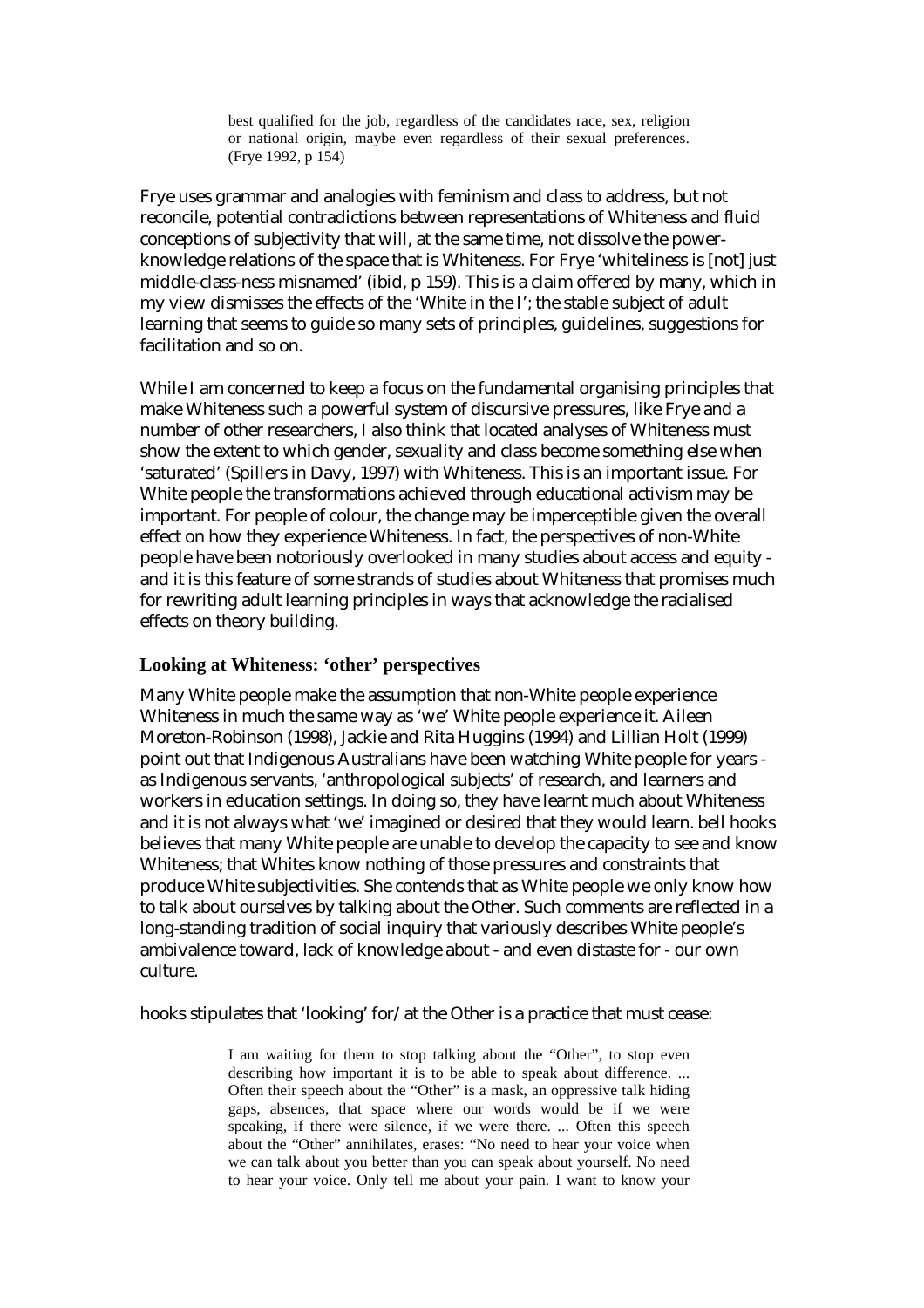story. And then I will tell it back to you in a new way. Tell it back to you in such a way that it has become mine, my own. Re-writing you, I write myself anew. I am still author, authority, I am still the coloniser, the speaking subject, and you are now at the centre of my talk." Stop. (hooks 1990, pp 150-151)

In addition Toni Morrison's writing shows that Whiteness is made through the Other, and therefore requires some understanding of how the Other is constructed through the racialised practices of production that generate (VET) texts. In recent research (Shore 2000), I work with the challenge of foregrounding the discursive practices of Whiteness and am also mindful that a category like Whiteness does not appear of its own volition. It is constituted by and through the debates and practices of otherness that are invoked by terms like access and equity; debates and practices that are paradoxically designed to address inequalities produced by the constitution of otherness.

## **Starting somewhere: strategies located in theories and contexts**

In this paper I have noted how 'difficult' it is for some White people to see how Whiteness has an effect on the subject in/of adult education. In 1988 Peggy McIntosh published a discussion paper (which has seen many forms of publication since then: 1988, 1990, 1992) elaborating on the different forms White privilege might take. After an analysis of some 40 privileges she has noted in her own life, she eventually rejects the word 'privilege' as being woefully inadequate to describe the unearned resources which many White people accumulate. Yet she 'forgets' that her 'brutally honest' list of White privileges comes from a comparison of the White self and the *lack* or deficits she implicitly reinscribes on the Other (see Hurtado and Stewart 1997, p 305 for discussion of this point).

McIntosh's protocol for recognising Whiteness and the critique offered by Hurtado present an exemplar of how difficult it is at times to see the 'White in the I' (Shore 1997) that guides assumptions about the self. Some White writers are unaware that they write from a position that takes as its norm a White self. Other writers suggest that the Other needs to be present (that is, programs need to be designated for particular 'target groups') if the power relations of racialised lives can be examined. These writers are unable to move beyond the notion of visible otherness (non-Whiteness, for example) to see that Whiteness, too, is a form of 'difference'. And yet it would be too easy to fall back on the claims for differentiation and diversity and thereby ignore the very real economic and political differences that Whiteness makes to particular lives.

In exploring this work I am mindful that starting somewhere is not a neutral enterprise (Spivak 1993, p 58). In my view, contemporary studies about Whiteness are fraught with difficulties – not least because they require educators who would identify as 'White people' to explore and understand something that many of 'us' take for granted. Moreover, when Whiteness is viewed as a discursive 'system of pressures and constraints' (Said 1993, p 323) that frame the design of access and equity programs, then it would seem to me that more work needs to be done on the effects of these pressures and forces on what can be achieved by programs underwritten by a theoretical hand that promotes liberation and ignores the oppressive aspect of its history.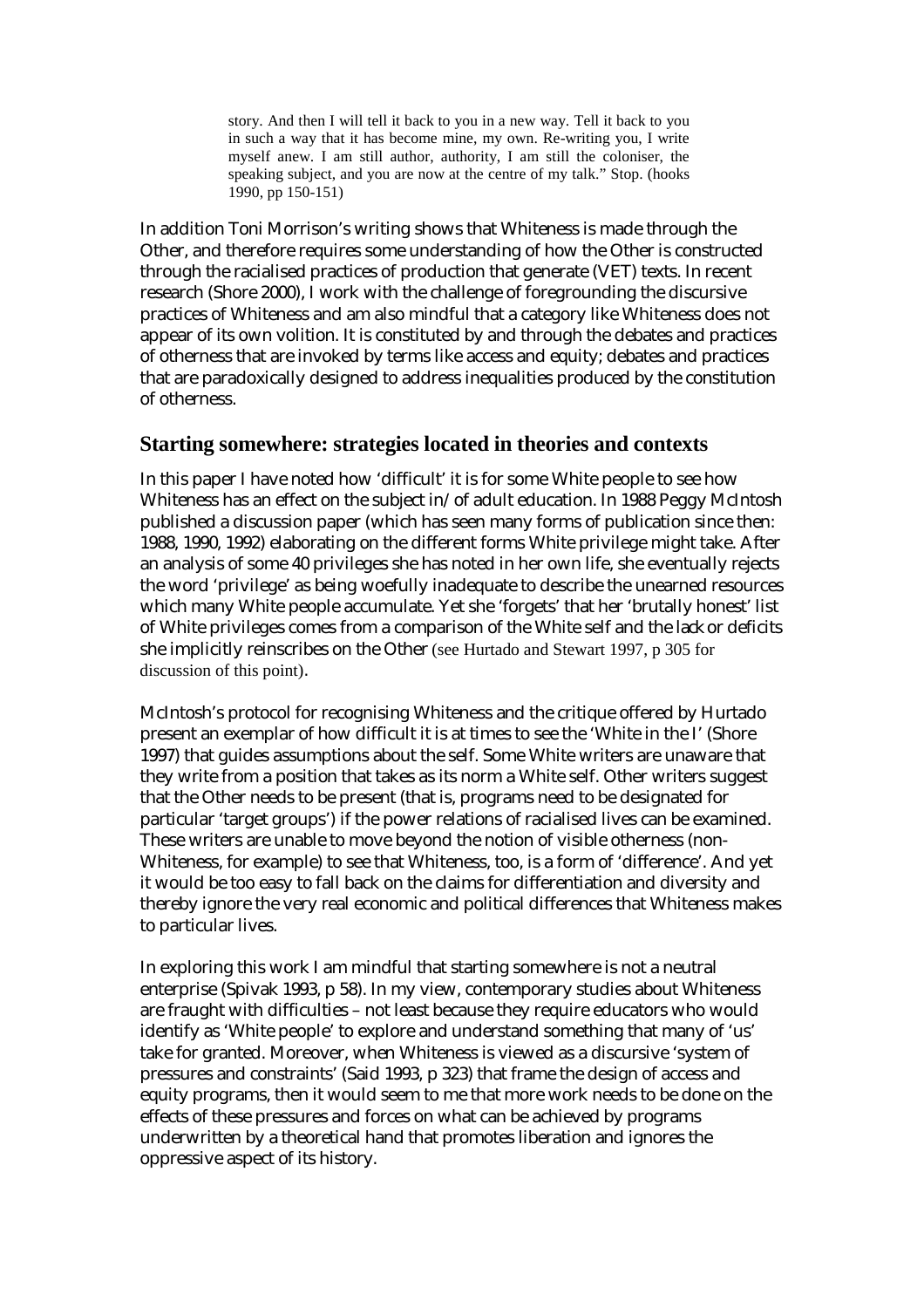In this paper I have responded to the exhortations of recent policy documents that imaginative new ways of rethinking work, learning and training are required if industrialised countries such as the UK and Australia, to take two cases, are to make a difference to individuals and enterprises. My response, as a researcher deeply concerned about contemporary theorising in VET, has been to move away from the imperatives of lean and efficient methods of training and the discourses of productive citizens that are so common in VET policy and research. The ideas I have developed in this paper are evocative of work in other areas of education, which suggest connections between the repetitious recycling of seemingly neutral principles about adult learning and the ongoing continuities and solidarities of White power imbricated in wider practices of colonialism and imperialism.

In my view the ideas presented in this paper are unlikely to find their way into core training programs as an alternative to 'adult learning principles'. However, they do provide one starting point in the development of a dialogue about 'social change' that might help to explain why access and equity strategies have limited potential for structural and pedagogical change. And they offer one means of examining how VET researchers might write *into* adult education a more explicit examination of Whiteness and its effects.

#### **Note**

1. In other work (Shore 2000) I have noted the importance of examining Whiteness in contextual and contingent ways, of learning to see variety in context and, at the same time, of mapping the recurring effects of Whiteness across contexts in ways that render visible - to White people at least - a sense of the effects described by people who experience this Whiteness in bureaucratic systems. These 'Whitefella systems' also have masculinist features that differentially alienate many White people as well; thus Whiteness is not always 'privileged'. Nevertheless, White people operating in these settings often benefit from the repertoires and practices present in these systems (Frankenberg 1993). My more extensive research attempts to deal with this problem of recognising Whiteness, yet not reifying it as some kind of static identity category; a common feature of texts exploring identity from the perspective of 'adult learning principles'. Hence both men and women take up Whiteness and its diverse masculinist versions in Australian institutions, at the same time as they are also contested, adapted and differentially experienced by employees.

## **References**

Australian National Training Authority (1999) The national marketing strategy. Brisbane: Australian National Training Authority. http://www/anta/gov/au/lifelong/STRATEGY/Default.asp.

Bernstein B (1996) Pedagogy, symbolic control and identity. Theory, research, critique. London: Taylor and Francis.

Davy K (1997) Outing whiteness: a feminist lesbian project. In M Hill (ed) Whiteness. A critical reader. New York: New York University Press, pp 204-225.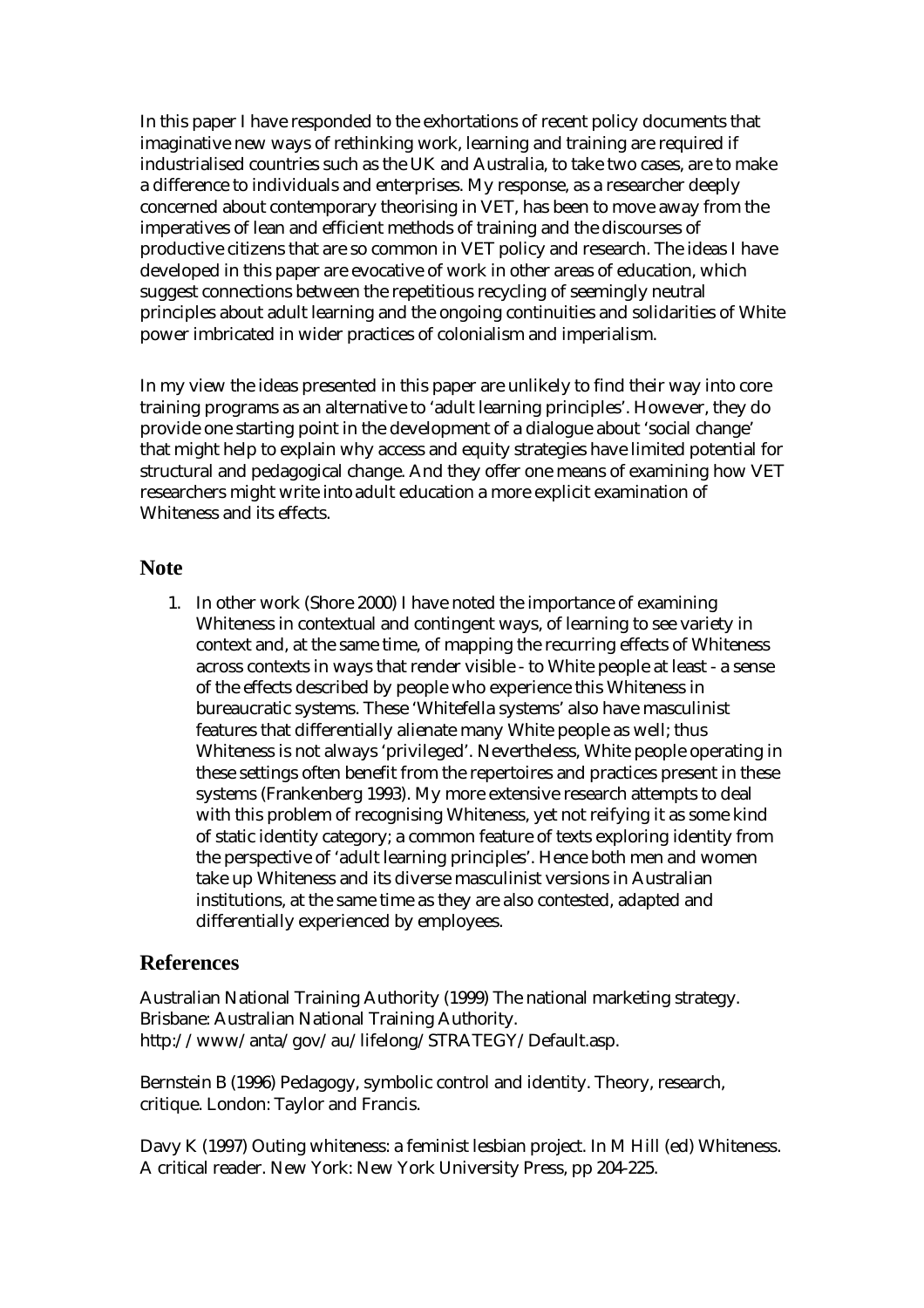Dyer R (1997) White. London and New York: Routledge.

Frankenberg R (1993) The social construction of whiteness. White women, race matters. London and New York: Routledge.

Frye M (1983) On being white: thinking toward a feminist understanding of race and race supremacy. In M Frye (ed) The politics of reality: essays in feminist theory. Trumansburg, New York: Crossing Press, pp 110-127.

Frye M (1992) White woman feminist, 1983-1992. Willful virgin: essays in feminism, 1976-1992. Freedom, CA: Crossing Press, pp 146-169.

Holt L (1999). Pssst ... I wannabe White. In B McKay (ed) Unmasking whiteness: race relations and reconciliation. Nathan, The Queensland Studies Centre, Griffith University, pp 39-44.

hooks b (1990) Yearning. Race, gender, and cultural politics. Boston, Massachusetts: South End Press.

Huggins R and Huggins J (1994) Auntie Rita. Canberra: Aboriginal Studies Press for the Australian Institute of Aboriginal Studies.

Hurtado A and Stewart A J (1997) Through the looking glass: implications of studying whiteness for feminist methods. In M Fine, L Weis, L C Powell and L M Wong (eds) Off white: readings on race, power and society. London and New York: Routledge, pp 297-311.

McIntosh P (1988) White privilege and male privilege: a personal account of coming to see correspondences through work in women's studies. Working paper no 189, Wellesley MA 02181, Wellesley College Centre for Research on Women.

McIntosh P (1990) White privilege: unpacking the invisible knapsack. Independent School, winter, pp 31-36.

McIntosh P (1992) White privilege and male privilege: a personal account of coming to see correspondences through work in Women's Studies. In M L Andersen and P Collins (eds) Race, class and gender. Belmont, CA: Wadsworth, pp 70-81.

McIntyre A (1997) Making meaning of whiteness: exploring racial identity with white teachers. Albany: State University of New York Press.

Moreton-Robinson A (1998) Talkin' up to the white woman. Indigenous women and feminism in Australia. Unpublished doctoral thesis. Women's Studies, School of Humanities. Brisbane, Griffith University, pp 289.

Morrison T (1992) Playing in the dark: whiteness and the literary imagination. Cambridge, Massachusetts: Harvard University Press.

Said E (1993) Culture and imperialism. London: Vintage.